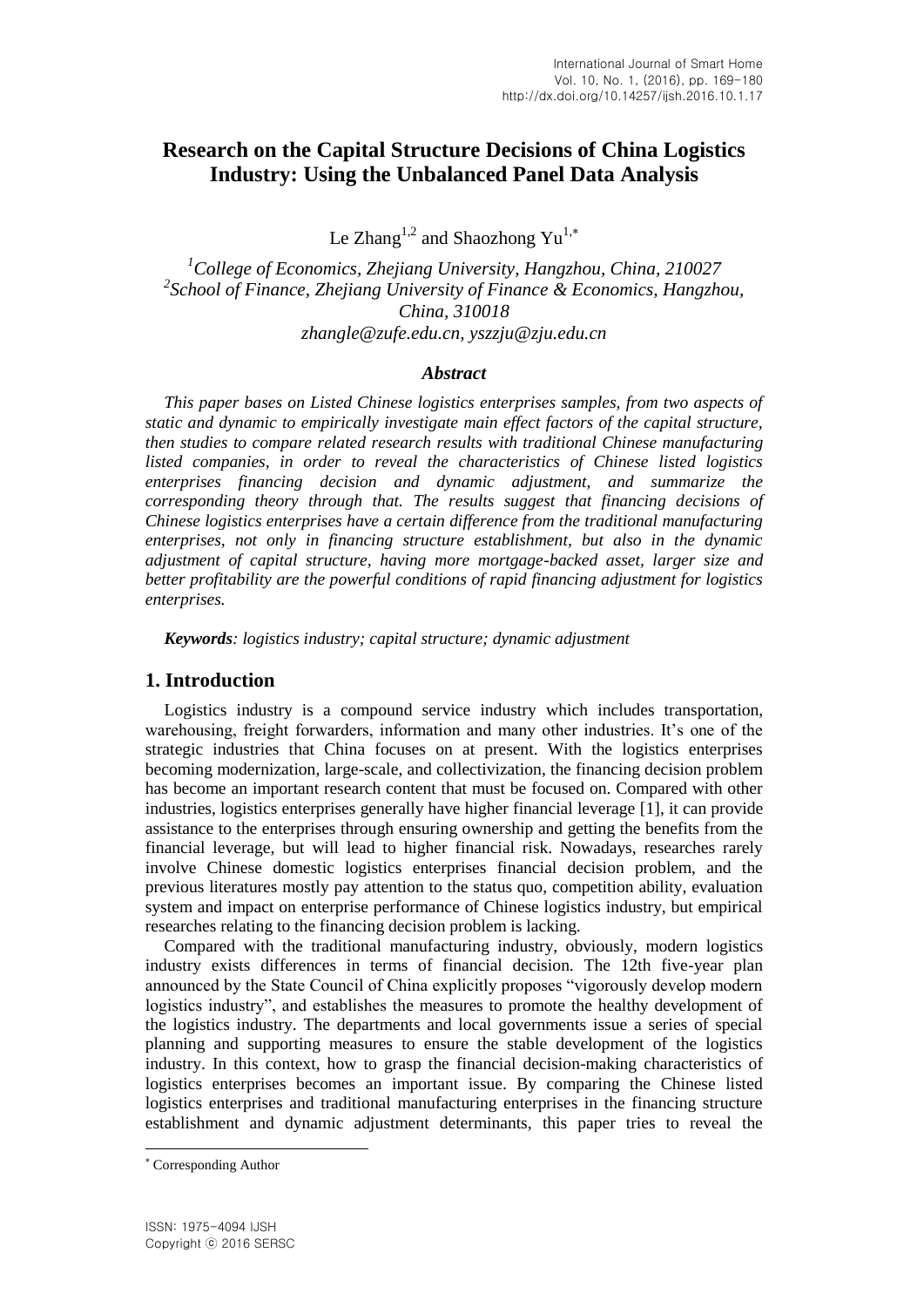characteristics of Chinese logistics enterprises' financial decision-making characteristics and look for further interpretation from the viewpoint of traditional theory of capital structure.

# **2. Literature Review**

In 1958 Modigliani and Miller created the modern capital structure theory and puts forward MM capital structure theory. Since then, scholars abroad and at home, their main work was to gradually relax assumption, in order to make the theory more close to reality. Trade-off theory was the first form Myers' study [2], which thought there was trade-off between the tax breaks and the expected cost of bankruptcy. Then Ross came up with Signaling Theory in 1977, from the perspective of information asymmetry to explain the determinants of corporate capital structure that plagued economists for a long time. The pecking order theory pointed out that the principle of corporate financing order is internal priority and external second [3]. After that, in 1966, Stein put forward the market timing hypothesis, the main point is when the share prices is be overrated, managements may choose to issue more stocks to take advantage of investors' non-reasonableness mindset.

With the development of the capital structure theory, economic circles also began to pay attention to the related factors influencing the capital structure, and a series of empirical researches started. Then, the researches on the capital structure of a single industry are also involved. For example, Feng et al. (2000) regarded steel industry as sample, found that the profitability and capital structure had a certain relationship [4]. From the point of Chinese real estate industry, listed real estate companies' solvency and asset-liability ratio were a significant negative correlation. Wen (2006) selected the listed agricultural companies, found that the capital structure and the scale of the enterprise were a positive correlation [5]. Frank and Goyal (2009) did the empirical analysis on listed companies of pharmaceutical industry, found that their capital structure and product market competition positively correlated [6]. Profitability, liquidity ratio and other factors in the oil industry were negatively correlated with asset- liability ratio, but the companies' growth and asset-liability ratio were positively correlated. Above research results were mostly based on the data of all listed companies or manufacturing enterprises, although scholars also studied some special industries, and concluded the similar or different conclusions, the researches on logistics industry were less. In fact, Yi Wu (2011) used the input-output techniques to study the logistics industry, the result showed that in China, the logistics industry made a great contribution to economic development [7]. In modern service industry, the logistics industry was more and more important, its services ran through each big industry chain, even became the important strategic to improve the competitiveness of traditional industries.

The logistics industry rapidly developed, at the same time, the domestic scholars also began to research the logistics industry, and Chen and Hu (2004) studied the approach to the evaluation of the logistics industry [8]. An *et al.*, (2007) analyzed the influence of the change of the capital structure on corporate performance, by choosing listed Chinese logistics enterprises sample, and found the greatest characteristic of modern logistics was the third party logistics industries' vigorous development [9]. However, there was a problem in common, the present articles that gave priority to with normative research could not achieve the empirical effect in reality, and researching the effect factors of capital structure lacked a complete research process. Therefore, the contribution of this paper is to seek real decision factor of the capital structure of the logistics industry, and find out the difference between logistics industry and traditional industry, finally provide theoretical basis for Chinese logistics enterprises to carry on capital structure decision.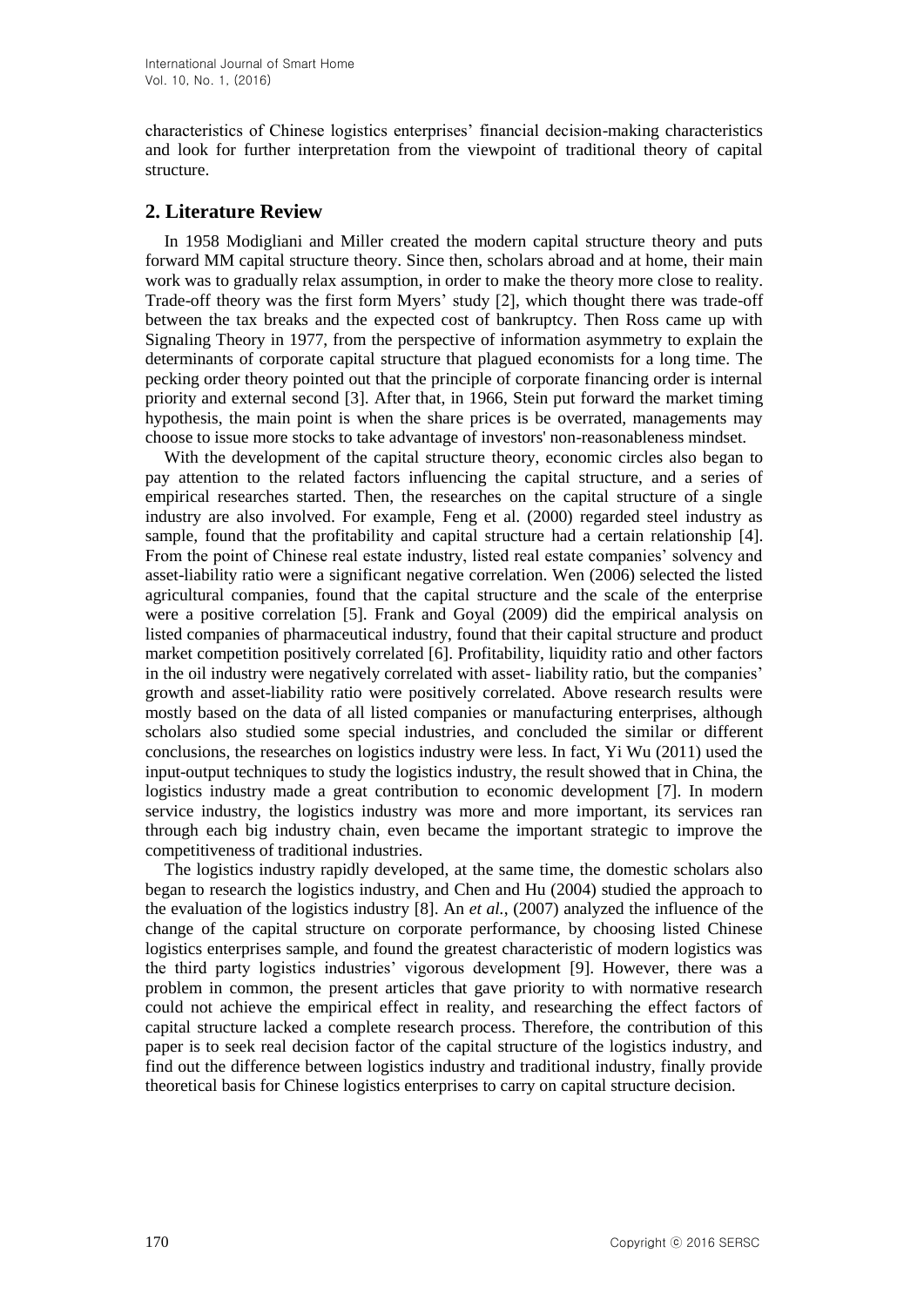### **3. Research Design**

According to our research purpose, this paper chooses seven different variables, the proportion of mortgage assets, market to book value, ROE and so on. By arranging and analyzing the financial data of logistics enterprises and manufacturing enterprise, we establish a research model, and explore the influence factors of logistics enterprises' capital structure through empirical research.

### **3.1. Variable Definition**

Asset-liability ratio reflects the debt proportion of all capital provided by the creditors, also known as the leverage ratio. The leverage ratio is a comprehensive index which is usually used to measure comprises' capital structure [10]. High asset-liability ratios mean high leverages to most companies, and the interest on the debt can be disbursed before paying tax, this can produce more profits as the function of debt tax shield, so compared with equity financing, companies prefer debt financing [3], but when the asset-liability ratio becomes too high, this will also make enterprises face greater bankruptcy costs. When preparing financial statements, the accounting principles require companies to estimate losses, but not gains, this makes the such as inventory's book value can't be modified when its fair value rises, the difference in calculation method of share price, market supply and demand, and there may be problems which cannot be reflected in the book such as assets, so usually the calculation of asset-liability ratio according to the market value and book value leads to different results. Therefore, this paper will do the research from both the angles of market value and book value.

On the one hand, the higher the proportion can be used in mortgage-backed assets, the higher the enterprise's credit level is, so it can raise money at lower cost through asset guarantees, and enterprise's debt ratio is also increased. So it is believed that tangible assets ratio and asset-liability ratio is positively related [11]. Ren (2014) tested the capital structure and performance of listed logistics enterprises through the panel model, he founded that the relationship between proportion of mortgage assets and asset-liability ratio is significantly positive [12]. Tong (2010) used cross sectional data and multiple regression analysis method, to do the quantitative analysis of influence factors of logistics enterprises' capital structure, he thought that, in our country, transportation and warehousing listed companies owned a large amount of fixed assets and inventory as guarantees, so the asset-liability ratio is relatively higher [13]. But different scholars' research conclusion also varies, Li and Cheng (2013) used a sample of 32 small and medium-sized enterprises in Shenzhen Stock Exchange, they obtained a negative correlation between asset-liability ratio and the collateral value of assets [14]. However, Li and Dong (2003) did an empirical analysis about the influence factors of capital structure of information listed companies, and they found that, in information technology enterprises, the collateral value of assets is negatively related to the asset structure, but no significant impact on capital structure [15].

The ratio of market and book value is a measure of growth opportunity index. Due to the potential lack of investment, financial risk cost and agency costs of debt are generally willing to bear the high growth firms [1]. On the contrary, the pecking order theory is that high leverage firms have more growth opportunities; Debt is expected to increase when investment exceeds the retained earnings. The conclusion of most studies report and the trade-off theory are consistent, suggesting that the corporate growth opportunities and leverage ratio is significantly negative correlation, so as significant negative correlation with asset-liability ratio. This is also compatible with market timing angle if the market timing drives capital structure decision, higher market to book ratio will reduce the leverage. And through equity financing can find undervalued shares' price by the market. Hong and Shen through Chi square test come up with the company growth has no significant effect on corporate capital structure [16]. One thing is that most of the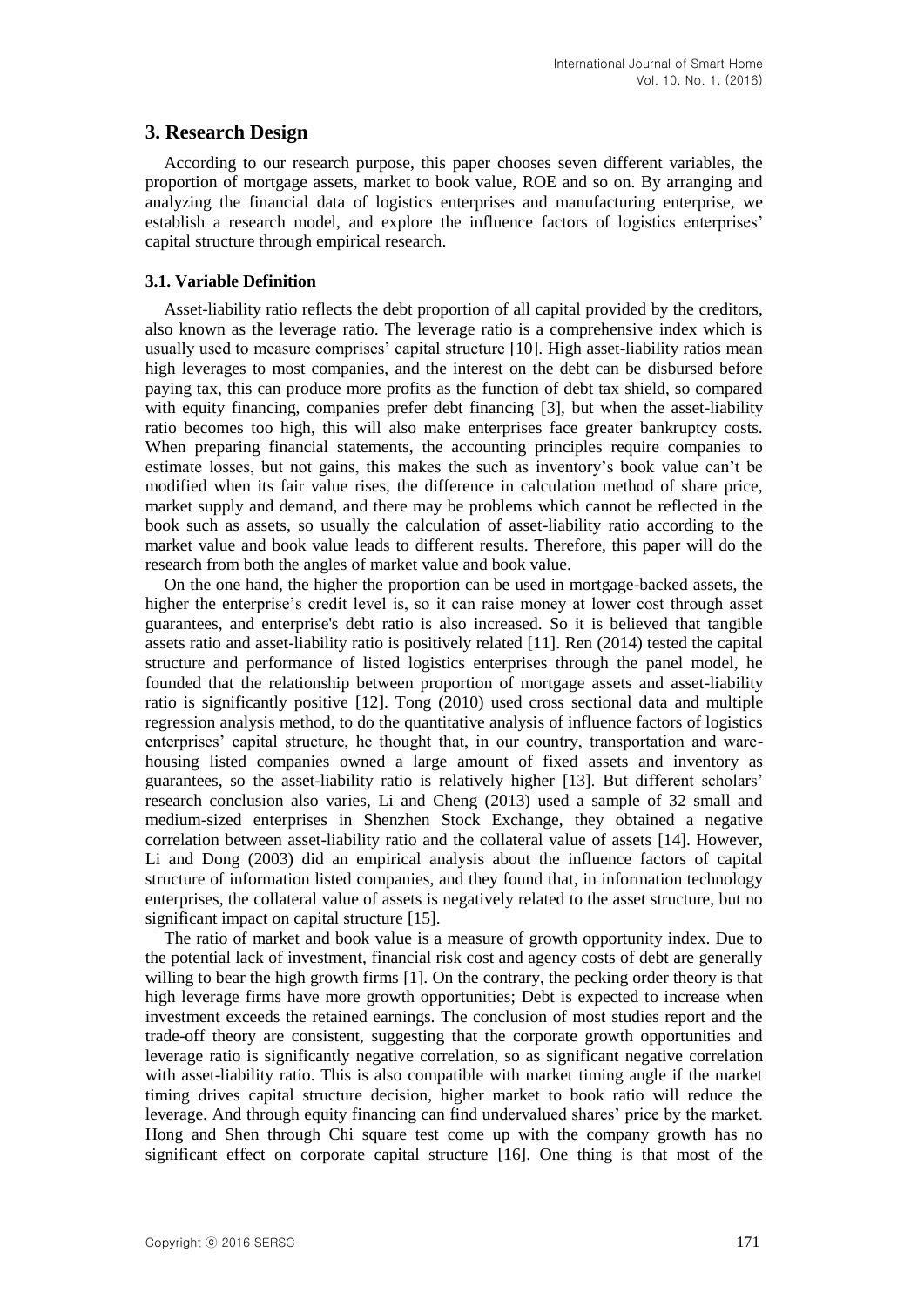enterprises which grow well are new industry and private enterprises and technology and operations management are not mature with huge risk of operation, which will undoubtedly cause negative impact on the debt ratio. The other thing is that the companies with good growth need large capital, however, long term financing often suffer from many limitations. Thus, the companies financing by debt will bring positive effect on the debt ratio. In addition, there is no significant correlation between growth and capital structure [17].

ROE is the enterprise profit ability, showing the quantity and quality enterprise gains in a certain period of time, this article selects ROE as the representative of profitability indicators, ROE=net profits/net assets. Titman and Wessels (1988) many research results show the factors that affect the capital structure include profitability [11]. However, trade off theory believed that companies more profitable can bear more interest expense, so they may choose higher asset-liability ratio. But the conclusion of the pecking order theory is different, compared to the bond financing, enterprises should give priority to the internal financing, and the stronger the profitability is, the more internal capital they will have which is available in the financing demand, then asset-liability ratio will be low. The latter's conclusion gets more empirical researches' support [6].

Many domestic scholars have studied the capital structure influencing factors, the researches show that firm size plays a very important role in enterprise's capital structure decision making, it means the enterprises will prefer different asset-liability ratio according to different scales. In the balance theory, Myers, Rajan and Zingales pointed out that enterprises' bankruptcy costs will decrease with the increase of the scale, so the asset-liability ratio of big company should be higher than small companies [18]. Agency cost theory suggests that small firms are more likely to use less short-term liabilities and more long-term liabilities. Small companies often face higher risk of bankruptcy, and their long-term financing cost is higher, so they prefer to short-term debt financing. But different from the research results of Titman and Wessels (1988), Feng *et al.*, (2000), Zhang (2010)used regression analysis and obtained that the size of enterprise and its debt ratio is significant positive correlated [4, 11].

In the field of financial analysis in our country, the analysis of enterprise debt paying ability is mainly through the analysis of the current ratio and quick ratio. Some scholars found that the enterprise debt paying ability and the asset-liability ratio are negatively related [15-17], they thought that companies with lower cash ability, if they want to meet their short-term financing needs, they can only choose external financing especially debt financing because of the lack of internally generated fund, and this will improve the assetliability ratio. This article mainly concerns that whether the current ratio is significantly influence factors of the capital structure of the logistics industry.

Depreciation of fixed assets, amortization of intangible assets and long-term prepaid expenses, *etc.*, are all in pre-tax expenses, so they have tax effect the same as interest, so these are called non-debt tax shield although they are not debt. Feng *et al.*, (2000) obtained the conclusion by regression analysis, such as the non-debt tax shield is negatively correlated with the asset-liability ratio, while the debt tax shield is positively related to it, they thought, this suggested that companies are moving towards the direction of the optimal capital structure when making financing decisions rationally [4]. At the same time, Yang (2013) selected a sample of 43 logistics listed companies, then used their financial data in the accounting annual report to do empirical analysis of the influence factors of the capital structure of listed logistics companies, the conclusion points out that the non-debt tax shields is significantly positive correlation with capital structure [10].

We use the total assets growth rate to represent the company's growth. Total assets growth rate is an important indicator to measure corporate growth. Pecking order theory points out that relative to the enterprises with low growth, high growth enterprises' demand for capital is more, therefore, it is often difficult to satisfy their financing needs by internal financing. And in order to maintain equity focus not be diluted, the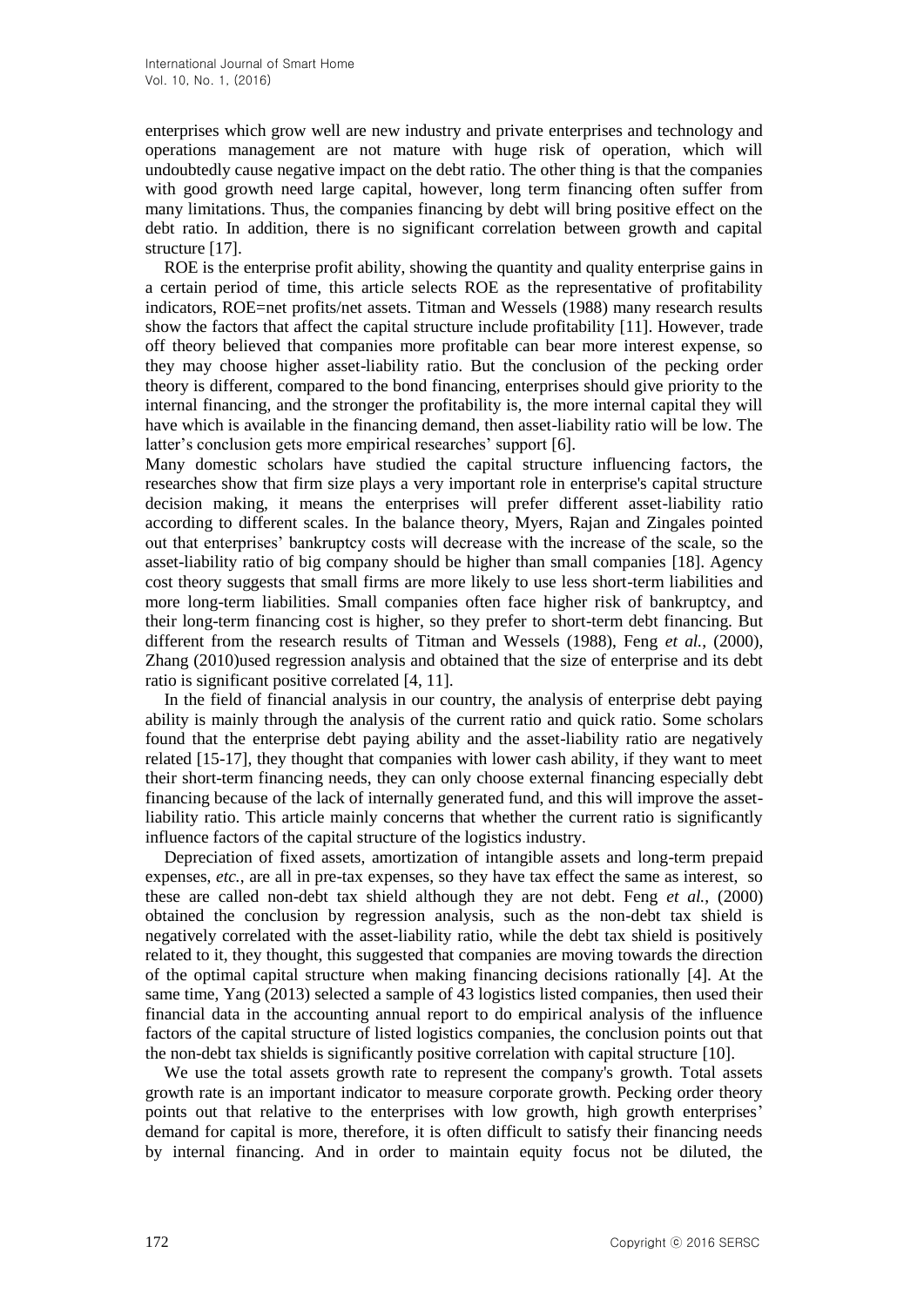shareholders also don't want to issue new shares, so they have to choose debt financing. Similarly, signal theory also indicated that the new high-growth companies tend to convey the value of the company growth by high asset-liability ratio. Tong (2010) through analyzing the influence factors of capital structure of listed companies, concluded that the company growth ability and the asset-liability ratio are positive correlated significantly [13]. However, Kim and Sorensen (1986), Li and Cheng (2013) showed that the enterprise growth is negatively related to its asset-liability ratio [14, 19].

But Titman and Wessels (1988), Feng *et al.*, (2000), Li and Dong (2003) concluded that the influence of enterprises' growth and capital structure isn't significant [11, 4, 15]. Specific definition of the variables is shown in Table 1.

| Variable                                | <b>Marks</b> | Formula                                                    |  |  |
|-----------------------------------------|--------------|------------------------------------------------------------|--|--|
| <b>Asset-liability Ratio Market</b>     | <b>DLev</b>  | total debts book value/(Shareholders equity)               |  |  |
| Value                                   |              | market value+total debts book value)                       |  |  |
| <b>Asset-liability Ratio Book Value</b> | <b>DLev</b>  | total debts book value / total assets                      |  |  |
| <b>Proportion of Mortgage Assets</b>    | <b>TANG</b>  | $(inventory + fixed assets) / total assets$                |  |  |
| Market-to-book                          | M/B          | (total liability + non tradable shares $\times$ net assets |  |  |
|                                         |              | per share + the number of shares in circulation $\times$   |  |  |
|                                         |              | price of stock)/(total liability $+$ owner equity)         |  |  |
| <b>Profit Ability</b>                   | <b>ROE</b>   | net profits/net assets                                     |  |  |
| Firm Size                               | <b>SIZE</b>  | In (total assets)                                          |  |  |
| <b>Liquidity Ratio</b>                  | <b>CUR</b>   | liquidity asset/liquidity liability                        |  |  |
| Non-debt Tax Shield                     | <b>NDTS</b>  | (depreciation and amortization)/total assets               |  |  |
| <b>Total Assets Growth Rate</b>         | <b>TAGR</b>  | (total assets at year end-total assets at the              |  |  |
|                                         |              | beginning of the year)/ total assets                       |  |  |

**Table 1. Table Label**

#### **3.2. Variable Definition**

First, according to the research purpose and classical theory of capital structure in this paper, the basic regression model can be formulated as follows:

$$
Y_{i,t} = \alpha + X_{i,t} \beta + u_i + \varepsilon_{i,t}
$$
 (1)

In this model,  $Y_{i,t}$  (MLev<sub>i, t</sub> and BLev<sub>i, t</sub>) represent the leverage ratio of firm i in year t,  $\alpha$  is the constant term,  $X'$ <sub>i</sub>, t is a 1×7 vector of observations on seven explanatory indicators. Specifically,  $X_{i,t}=(TANG_{i,t}, MP_{i,t}, ROE_{i,t}, SIZE_{i,t}, CUR_{i,t}, NDTS_{i,t}, TAGR_{i,t}).$  $\alpha$  is the constant term,  $X_i$ , t is a 1×7 vector of observations on seven explanatory<br>indicators. Specifically,  $X_{i,t} = (TANG_{i,t}, M/B_{i,t}, ROE_{i,t}, SIZE_{i,t}, CUR_{i,t}, NDFS_{i,t}, TAGR_{i,t})$ .<br> $MLev_{ii} = \alpha + \beta_i TANG_{i,t} + \beta_i M / B_{i,t} + \beta_i ROE_{i,t} + \beta_i SIZE_{i,t} + \beta$ 

$$
M L e v_{ii} = \alpha + \beta_1 T A N G_{i,t} + \beta_2 M / B_{i,t} + \beta_3 R O E_{i,t} + \beta_4 S I Z E_{i,t} + \beta_5 C U R_{i,t} + \beta_6 N D T S_{i,t} + \beta_7 T A G R_{i,t} + u_i + \varepsilon_{i,t}
$$
 (2)

$$
MLev_{ii} = \alpha + \beta_1 TANG_{i,t} + \beta_2 M / B_{i,t} + \beta_3 ROE_{i,t} + \beta_4 SIZE_{i,t} + \beta_5 CUR_{i,t} + \beta_6 NDFS_{i,t} + \beta_7 TAGR_{i,t} + u_i + \varepsilon_{i,t}
$$
  
\n(2)  
\n
$$
BLev_{ii} = \alpha + \beta_1 TANG_{i,t} + \beta_2 M / B_{i,t} + \beta_3 ROE_{i,t} + \beta_4 SIZE_{i,t} + \beta_5 CUR_{i,t} + \beta_6 NDFS_{i,t} + \beta_7 TAGR_{i,t} + u_i + \varepsilon_{i,t}
$$
 (3)

In addition,  $\beta$  is a 7×l vector of parameters,  $\mu_i$  is the unobserved firm specific effect, and  $\varepsilon_{i,t}$  is the unobserved zero-mean error term. Second, in order to examine the dynamic adjustment of capital structure, we designed the following models:

$$
Y_{i,t} - Y_{i,t-1} = \alpha + X_{i,t} \beta + u_i + \varepsilon_{i,t}
$$
 (4)

$$
Y_{i,t} - Y_{i,t-1} = \alpha + X_{i,t} \beta + u_i + \varepsilon_{i,t}
$$
\n(4)  
\n
$$
\Delta M L e_{i} = \alpha + \beta_1 T A N G_{i,t} + \beta_2 M / B_{i,t} + \beta_3 R O E_{i,t} + \beta_4 S I Z E_{i,t} + \beta_5 C U R_{i,t} + \beta_6 N D T S_{i,t} + \beta_7 T A G R_{i,t} + u_i + \varepsilon_{i,t}
$$
\n(5)

$$
\Delta M Lev_{ii} = \alpha + \beta_1 TANG_{i,t} + \beta_2 M / B_{i,t} + \beta_3 ROE_{i,t} + \beta_4 SIZE_{i,t} + \beta_5 CUR_{i,t} + \beta_6 NDTS_{i,t} + \beta_7 TAGR_{i,t} + u_i + \varepsilon_{i,t}
$$
 (5)  
\n
$$
\Delta B Lev_{ii} = \alpha + \beta_1 TANG_{i,t} + \beta_2 M / B_{i,t} + \beta_3 ROE_{i,t} + \beta_4 SIZE_{i,t} + \beta_5 CUR_{i,t} + \beta_6 NDTS_{i,t} + \beta_7 TAGR_{i,t} + u_i + \varepsilon_{i,t}
$$
 (6)

Where,  $Y_{i,t} - Y_{i,t-1}$  is time t firm i's adjustment range of capital structure compared with the previous period,  $\Delta M \text{Lev}_{i,t}$  and  $\Delta B \text{Lev}_{i,t}$  are asset-liability ratio market value and book value adjustment range.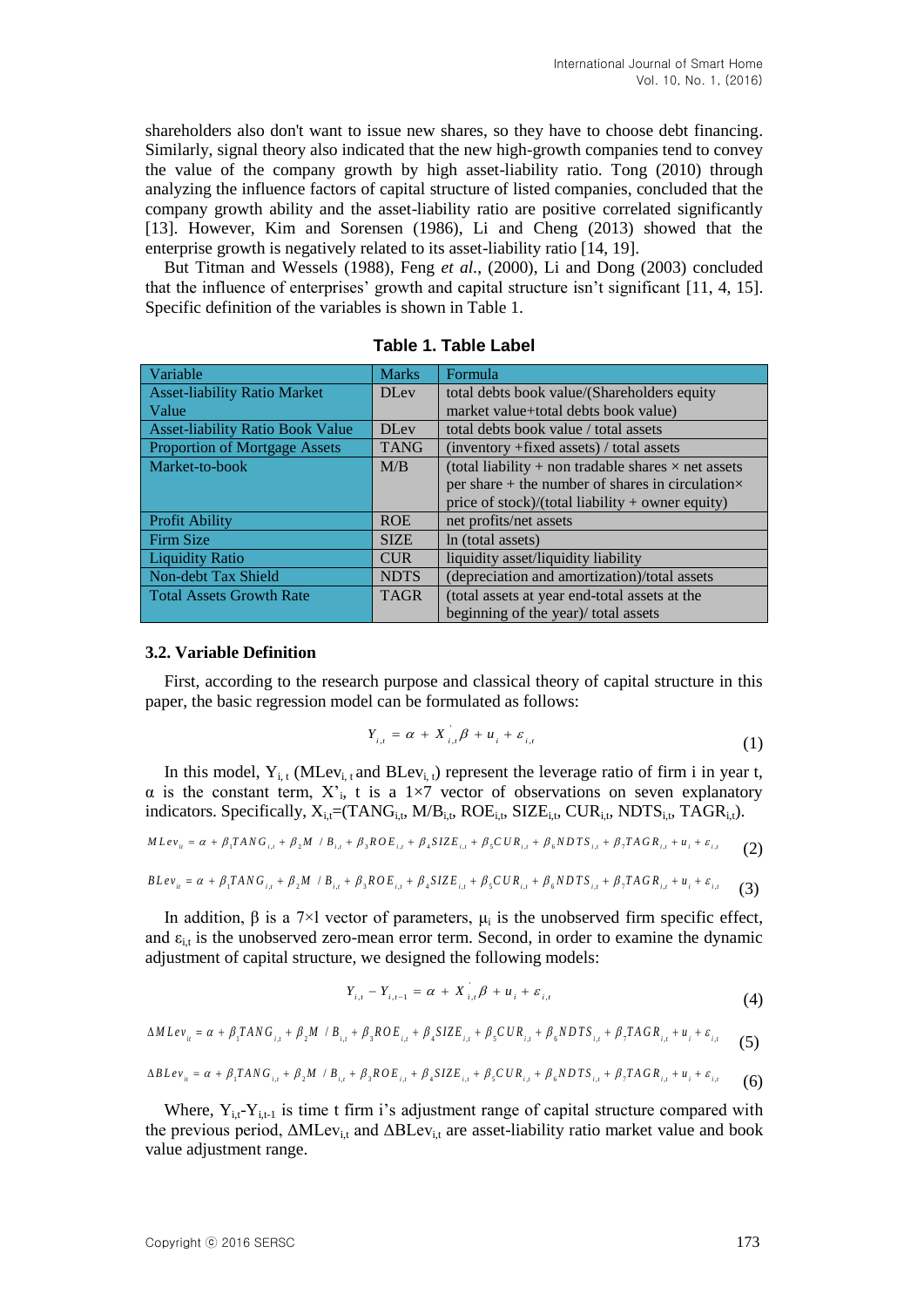# **3.3. Data Selection**

Considering the representativeness and accessibility of sample, this study selects all the manufacturing, transportation, warehousing and postal service of all listed companies in China securities regulatory commission (CSRC) in the new industry classification as the original samples, and chooses the financial data of original samples from 2003 to 2013.

# **4. Results and Discussion**

In this paper, we respectively conduct the regression analysis on both the book value and market value of listed companies' asset-liability ratio, finally compare and observe the research results. Especially focuses on the differences between them and tries to explore the causes of those differences, eventually using the conclusion to give some practical guidance to the capital structure decision of modern logistics enterprises. Table 2 is the result of traditional manufacturing companies and modern logistics industry. The results show that the same variables seem to have certainly different impact on logistics industry and the traditional manufacturing companies. Table 3 is the result of the enterprise's dynamic adjustment which studies the effect of different variables on the enterprise capital structure adjustment, the study of dynamic adjustment makes the research more practical.

|             | Logistics Industry |             |            | <b>Manufacturing Industry</b> |              |            |
|-------------|--------------------|-------------|------------|-------------------------------|--------------|------------|
|             | <b>MLev</b>        | <b>BLev</b> | <b>VIF</b> | <b>MLev</b>                   | <b>BLev</b>  | <b>VIF</b> |
| Constant    | $-1.132***$        | $0.255***$  |            | $-0.744***$                   | $-1.421***$  |            |
|             | (0.111)            | (0.043)     |            | (0.041)                       | (0.326)      |            |
| <b>TANG</b> | $-0.199***$        | $-0.991***$ | 1.335      | $0.185***$                    | $0.519***$   | 1.056      |
|             | (0.033)            | (0.013)     |            | (0.013)                       | (0.105)      |            |
| M/B         | $0.166***$         | $0.983***$  | 1.438      | $-0.017***$                   | $0.333***$   | 1.215      |
|             | (0.012)            | (0.005)     |            | (0.001)                       | (0.008)      |            |
| <b>ROE</b>  | $-0.038**$         | 0.001       | 1.009      | 0.000                         | $-0.007***$  | 1.011      |
|             | (0.017)            | (0.004)     |            | (0.000)                       | (0.002)      |            |
| <b>SIZE</b> | $0.064***$         | $-0.009***$ | 1.063      | $0.049***$                    | $0.055***$   | 1.149      |
|             | (0.005)            | (0.002)     |            | (0.002)                       | (0.015)      |            |
| <b>CUR</b>  | $-0.014***$        | $-0.001$    | 1.107      | $-0.014***$                   | $-0.043***$  | 1.035      |
|             | (0.002)            | (0.001)     |            | (0.001)                       | (0.005)      |            |
| <b>NDTS</b> | 0.261              | 0.263       | 1.009      | $0.834***$                    | $-18.206***$ | 1.056      |
|             | (0.530)            | (0.205)     |            | (0.233)                       | (1.867)      |            |
| <b>TAGR</b> | $0.026**$          | 0.000       | 1.042      | 0.000                         | 0.001        | 1.003      |
|             | (0.011)            | (0.004)     |            | (0.000)                       | (0.004)      |            |
| Adj. R2     | 0.434              | 0.987       |            | 0.246                         | 0.181        |            |
| Year        | Yes                | Yes         |            | <b>Yes</b>                    | <b>Yes</b>   |            |
| F           | 69.606             | 6678.627    |            | 361.134                       | 245.025      |            |
| Obs.        | 627                | 627         |            | 7730                          | 7730         |            |

**Table 2. Financial Decisions Regression Results**

Standard deviations are in parenthesis,  $*P<0.1$ ;  $**p<0.05$ ;  $**p<0.01$ 

The mortgage assets proportion and the asset- liabilities ratio are significantly positive related (+), but to the traditional manufacturing enterprise, it is significant negative correction (-). Manufacturing enterprises inspection structure is consistent with Juan Wang (2002) conclusion, but of the opposite with the conclusion of Li and Cheng (2013), Lu and Xin (1998) [21,14,20]. But the test result of the logistics enterprises and manufacturing enterprises were significantly different, this indicates that in the respect of collateral assets, logistics enterprises in particular, collateral assets cannot get mortgage financing advantage. Market-to-book value has a significant positive (+) impact on assetliability ratio in logistics enterprises, but it's negative (-) to the asset-liability ratio in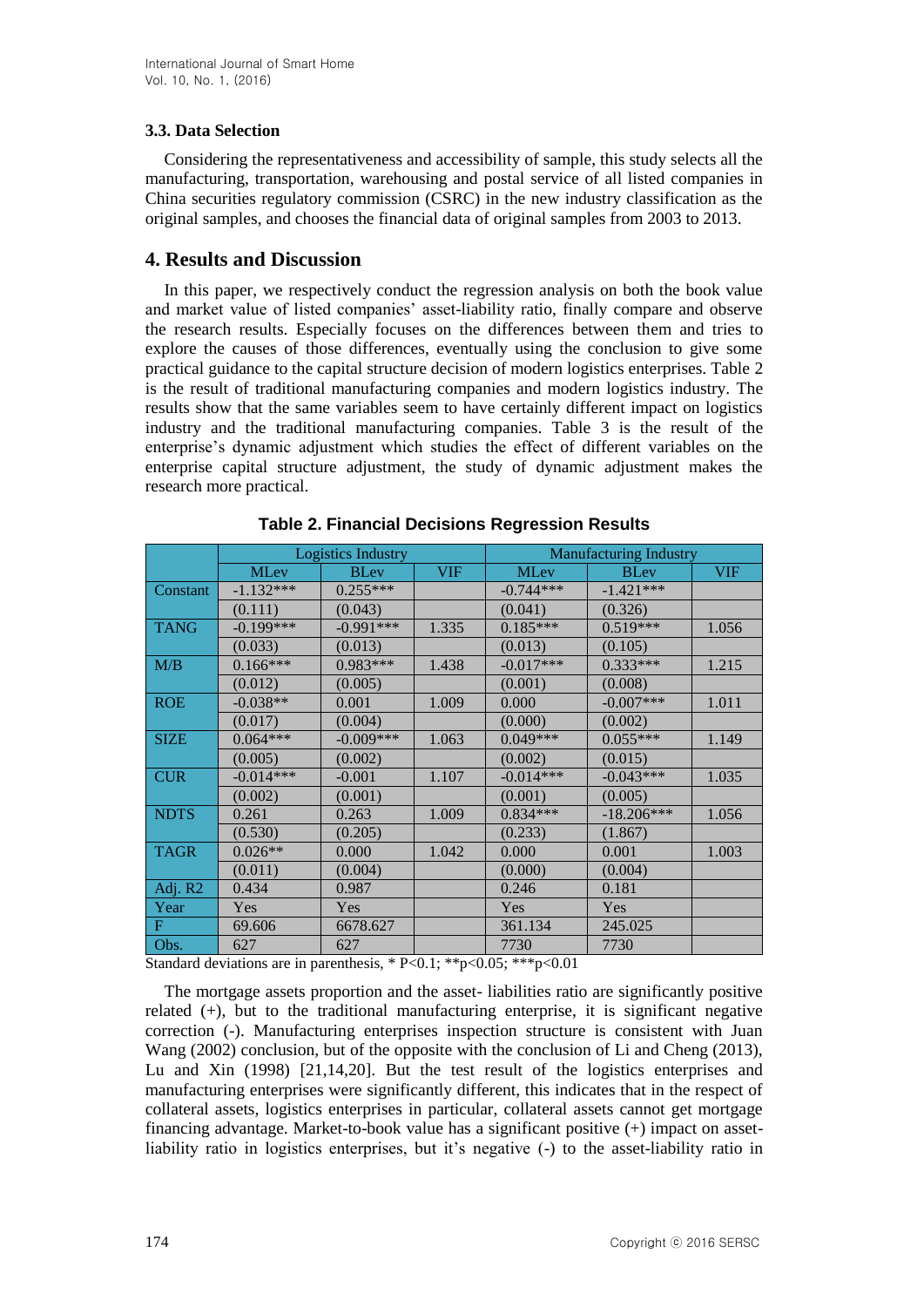traditional manufacturing companies, but to book value it is positive (+). By contrast, caused by a lack of potential investment, growth companies are often willing to bear higher financial risk cost and debt agency cost. Therefore, the tradeoff theory considered that the market-to-book value and the asset-liability ratio are negatively correlated. However, through empirical research, Hong and Shen (2000) put forward that the growth rate of company has no significant effect to the enterprise capital structure [16].

Although enterprises with high growth rates are mostly emerging industry and private enterprises, their technology and operation management are not mature, they also have higher management risk, these will have negative effects on the asset-liability ratio. But, companies with high growth rates need larger capital, and its long-term financing are often subjected to many restrictions, so the enterprises can use bond financing only, which in turn brings positive impact. So companies' growth rate has no significant correlation with capital structure [17].

ROE representing profitability to market leverage for logistics enterprises, and to book leverage for manufacturing enterprises are significantly negative (-) effect. The pecking order theory thought firms gave priority to use internal retained earnings, then debt and equity when financing. Therefore, enterprises with better profitability often keep a low leverage. But domestic scholars, Hong and Shen (2000) concluded that profitability and debt were positively related through empirical analysis, and he thought that the better the profitability, the higher debt they can withstand [16]. When enterprises' profitability are better, the enterprises can keep enough profits, so debt levels will decline. Feng et al. (2000) also thought when companies lost money and lacked of equity financing, only solved the problem through short-term debt financing [4].

Both analysis are consistent with our conclusion. Firm size to the logistics market leverage and manufacturing leverage are very significant positive correlation (+). This confirms with the increasing of firm size, the degree of information asymmetry will significantly reduce, which lead to enterprises more easily to obtain debt financing [13]. However, this obviously contradicts with the pecking order theory, the theory illustrates with the increasing of size, enterprises will be more inclined to internal financing, and the firm size is negative correlation with asset-liability ratio. On the other hand, the same as this paper's conclusion, the trade-off theory points out that the larger firm size, the greater production and operation of space, more diversified, the smaller the probability of bankruptcy, and financial leverage should be higher, so the firm size has a positive effect on the asset-liability ratio.

Overall, compared to small companies, large enterprises are more likely to get loans, so the enterprise scale is positive correction with capital structure [22]. However, this is totally different from the conclusion of Lu and Xin (1998) [20], they considered that the enterprise scale has no significant impact on capital structure, while our analysis shows a significant positive correlation between the two. Current ratio and the asset-liability ratio is significantly negative correlation (-) in both logistics and traditional manufacturing listed companies. The company's current ratio have a multiple impact on capital structure, the higher the current ratio is, the stronger the firm's ability to pay short-term debt, therefore, companies can increase debt levels. However, the company has more current assets which can be used as investment capital, its liabilities demand will reduce. In the field of financial analysis in China, scholars mainly analyze enterprise debt paying ability through current ratio and quick ratio to Zhang et al. (2010) [23]. Li and Cheng (2013) indicated that the illiquid enterprise usually can't expand production asset in the short term, so it can only uses external financing to solve capital requirements [14]. This is consistent to our research conclusion that the liquidity ratio is negative correlation with asset-liability ratio.

The non-debt tax shield has no significant effect on the capital structure of logistics companies, but it's significant positive  $(+)$  to the manufacturing enterprise market assetliability ratio, and the book asset-liability ratio shows as significantly negative correlation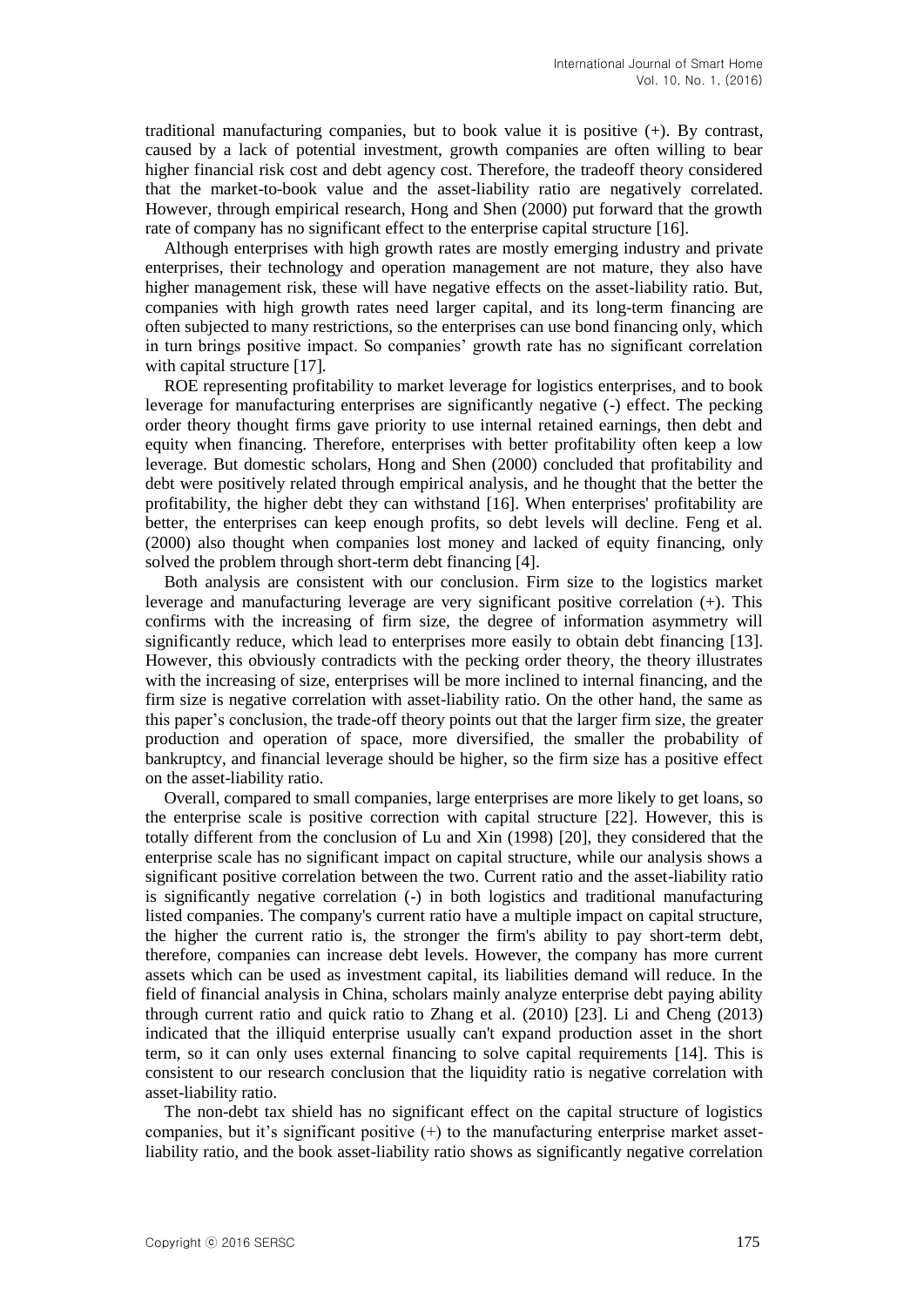(-). Xiao (2004) analyzed, the non-debt tax shield and the assets-liabilities ratio are positively related but not significant, probably because the depreciation expense is not only an agent variable to debt tax shield, but also agencies for other variables, this allows the positive and negative effects of depreciation costs to debt levels of cancel each other [24]. Through the empirical study, Chaplinsky and Niehaus (1993) showed that the nondebt tax shield and capital structure are negative correlation [25]. Total assets growth rate has a significant positive correction (+) to capital structure in logistics companies, no significant impact on manufacturing comprises. The packing order theory suggests that good growth enterprises generally exist the problems of lacking funds, internal financing is difficult, and so they tend to use debt financing. The enterprise's asset-liability ratio and the growth rate are positively correlated. Equilibrium theory, however, believed that companies with higher growth rate, often accompanied by a larger bankruptcy cost, so they will use equity financing rather than debt financing. At the same time, Wang and Yang (2002) through regression analysis, indicated that the company's growth rate has just little impact on capital structure in China, she thought that in the capital structure decision making, Chinese listed companies cannot fully consider the company's long-term financing needs [21].

|             | <b>Logistics Industry</b> |             | <b>Manufacturing Industry</b> |             |  |
|-------------|---------------------------|-------------|-------------------------------|-------------|--|
|             | <b>MLev</b>               | <b>BLev</b> | <b>MLev</b>                   | <b>BLev</b> |  |
| Constant    | $-0.106$                  | 0.635       | $0.518***$                    | $0.403***$  |  |
|             | (0.510)                   | (0.464)     | (0.177)                       | (0.086)     |  |
| <b>TANG</b> | $0.520***$                | $0.281*$    | $-0.238***$                   | $-0.014$    |  |
|             | (0.188)                   | (0.145)     | (0.057)                       | (0.028)     |  |
| M/B         | $-0.518***$               | $-0.184***$ | $-0.054***$                   | 0.000       |  |
|             | (0.129)                   | (0.065)     | (0.005)                       | (0.002)     |  |
| <b>ROE</b>  | 0.039                     | $0.124**$   | 0.000                         | $-0.002***$ |  |
|             | (0.099)                   | (0.053)     | (0.001)                       | (0.000)     |  |
| <b>SIZE</b> | 0.017                     | $-0.025$    | $-0.01$                       | $-0.015***$ |  |
|             | (0.023)                   | (0.021)     | (0.008)                       | (0.004)     |  |
| <b>CUR</b>  | $0.022**$                 | $0.030***$  | $-0.004$                      | $-0.008***$ |  |
|             | (0.010)                   | (0.009)     | (0.003)                       | (0.001)     |  |
| <b>NDTS</b> | $-1.564$                  | $-0.528$    | $2.505**$                     | $-0.311$    |  |
|             | (2.577)                   | (2.394)     | (1.009)                       | (0.495)     |  |
| <b>TAGR</b> | $0.617***$                | $0.170***$  | $0.075***$                    | $-0.001$    |  |
|             | (0.049)                   | (0.045)     | (0.002)                       | (0.001)     |  |
| Adj. R2     | Yes                       | Yes         | Yes                           | yes         |  |
| Year        | 0.226                     | 0.061       | 0.182                         | 0.007       |  |
| F           | 27.382                    | 6.894       | 245.024                       | 8.845       |  |
| Obs.        | 632                       | 632         | 7679                          | 7679        |  |

**Table 3. Financial Dynamic adjustment Regression Results**

Standard deviations are in parenthesis, \* P<0.1; \*\*p<0.05; \*\*\*p<0.01

Most of the current research is aimed at the best capital structure, in fact, as a result of the existence of adjustment cost or transaction costs, the company cannot always maintain the best condition of capital structure [26,13]. The capital structure of company is not a static process, because of the speed of the dynamic adjustment and business cycle present a complementary relationship. Therefore, based on the above result of analysis, this paper adds empirical analysis on logistical dynamic adjustment of capital structure, and studies the effect factors on dynamic adjustment of capital structure. Tangibility ratio for the logistics book leverage and market leverage has significantly positive effect (+), is consistent with the static results theoretically, while in manufacturing industry the two are negative correlation (-). The result of tangibility ratio for the dynamic adjustment is different from the static result. In the logistics view, to the best static capital structure, the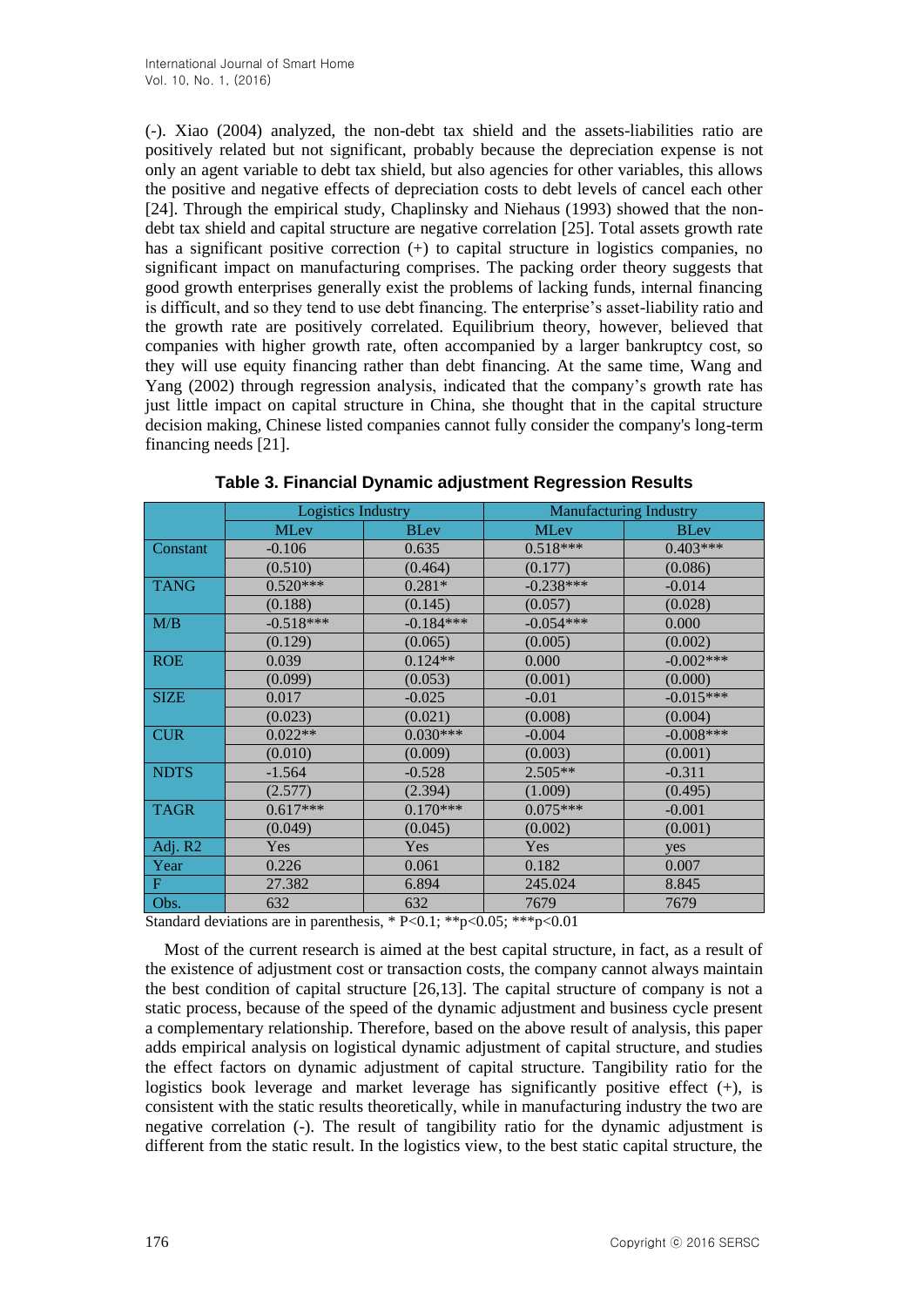more tangibility can lead to the lower the asset-liability ratio, and the tangibility ratio is higher, the results of capital structure's dynamic adjustment is better.

M/B for the logistics industry, the static result is opposite to the dynamic adjustment result, in the dynamic adjustment, the leverage is negatively correlated with this variable (-). And the performance of ROE in the dynamic adjustment, is same as the former, that is, the result is opposite to static result, illustrates logistics firms having better profitability can proceed dynamic adjustment better. From the point of firm size, for large-scale companies, the cost of system accounts for a large proportion in adjustment costs, that is because the adjustment of the large companies not only involves the daily business activities, but also relies on external financing. On the other hand, due to the large companies always date from the transition of state-owned enterprises, their governance mechanism is more complicated, thus there is a higher system costs. But the static result of this variable is consistent dynamic result, the basic effects on logistics are positive  $(+)$ , suggests that the larger size, the greater the leverage. Contrary to the general results, it does not have significant impact on manufacturing industry, it is the firm size slightly influence dynamic adjustment of capital structure. The liquidity ratio showing solvency and non-debt tax shield having tax effect, the logistics industry of both dynamic adjustment results are different from static, but the influence is basically consistent with the former in manufacturing industry. Firstly, the liquidity ratio is positively correlated with dynamic adjustment (+), suggests the companies with better liquidity can take advantage of their own liquid capital to carry out daily dynamic adjustment, at the same time they have the ability to repay short-term debt ,which is more likely to get short-term loans for dynamic adjustment. Secondly, the effect on non-debt tax shield is negative (-), because of the non-debt tax shield can offset tax, that is, can bring tax benefits, to lead to low leverage ratio, which is consistent with general theoretical analysis results. Growth rate of total assets can reflect the growth ability of company, the results are consistent from the static state and dynamic adjustment, namely positive (+) effect, suggests that enterprises with higher growth rate of total assets, growth is better, and the dynamic adjustment also is faster.

### **5. Conclusions**

This paper selects listed manufacturing enterprises and listed logistics enterprises in Shanghai and Shenzhen as samples, using the Pooled Data model to investigate the financial decision-making characteristics of Chinese logistics enterprises. The test results suggest that the establishment of financing structure, tangibility, enterprise growth, nondebt tax shield and growth rate of total assets have significant industry difference compared with the manufacturing industry. These show the logistics enterprises are unique in establishment of financing structure. However, the test results of logistics enterprises are consistent with manufacturing enterprise in profitability, size and liquidity ratio. From the dynamic adjustment of financing structure, the performance of firm size, profitability, and growth is more prominent, and larger size, better profitability and more rapid growth for logistics enterprises can make enterprises have better ability in terms of financing structure adjustment, meanwhile achieve the optimal effect through quickly adjusting their financing structure. Although tangibility to logistics enterprises has no significant influence in the financing structure establishment, in terms of promoting financing ability, its performance is significant, and has a promoting effect on adjustment.

Overall, financing decisions of Chinese logistics enterprises have a certain difference from the traditional manufacturing enterprises, not only in financing structure establishment, but also in structural adjustment, having more mortgage assets, larger size and better profitability are the powerful conditions of rapid financing adjustment for logistics enterprises. This paper Researches on the financing characteristics of Chinese logistics enterprises, because of Chinese logistics industry started relatively late and the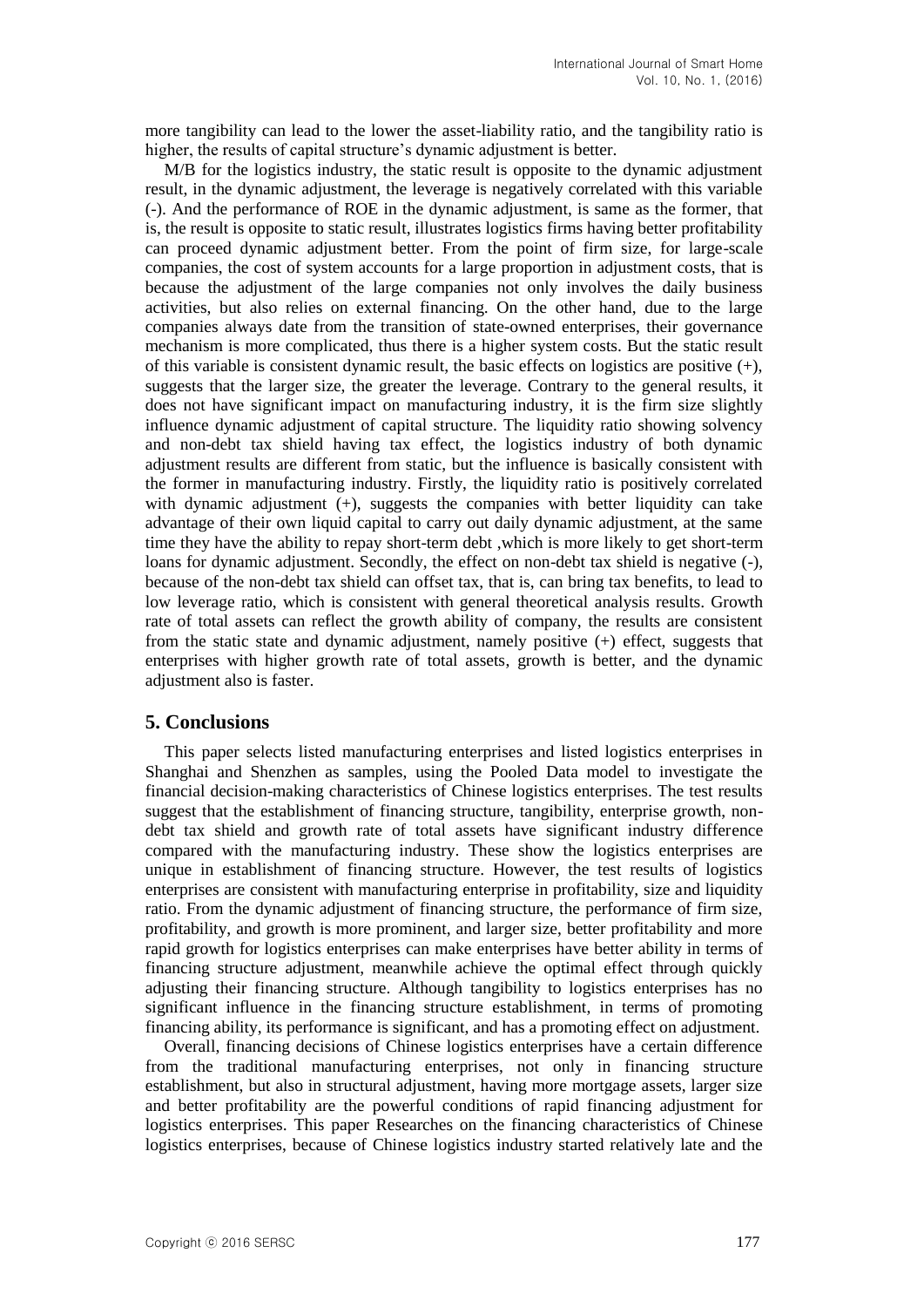corresponding data is not sufficient, the qualitative research about corresponding cases will be one of the directions aimed at the financing decision research of logistics enterprises.

### **Acknowledgments**

The authors are grateful for research support from MOE (Ministry of Education in China) Project of Humanities and Social Sciences (Grant No. 14YJC790167), Scientific Research Staring Foundation for the Returned Overseas Chinese Scholars Ministry of Education of China (Grant No. (2013)1792), project of Educational Commission of Zhejiang Province in China (Grant No. Y201432409) and AFR (Academy of Financial Research of Zhejiang Province) financial discipline development project (Grant No. XK14007).

# **References**

- [1] W. Drobetz, D. Gounopoulos, A. Merikas and H. Schroder, "Capital Structure Decisions of Globallylisted Shipping Companies", Logistics and Transportation Review, vol. 52, **(2013)**, pp. 49–76.
- [2] S. C. Myers, "Determinants of Corporate Borrowing", Journal of Financial Economics, vol. 5, **(1977)**, pp. 147-1751.
- [3] S. C. Myers, "The Capital Structure Puzzle", Journal of Finance, vol. 39, **(1984)**, pp. 575–592.
- [4] Feng Genfu, Wu Linjiang and Liu Shiyan, "An Analysis of the Influential Factors Affecting the Formation of Capital Structure in Chinese Listed Companies", Economist, vol. 5, **(2000)**, pp. 59-66.
- [5] Z. We, "Research on Influential Factors to Capital Structure of Listed Companies", Finance and Trade Research, vol. 3, **(2006)**, pp. 136-142.
- [6] M. Z. Frank and V. K. Goyal, "Capital Structure Decisions: Which Factors Are Reliably Important", Financial Management, vol. 38, **(2009)**, pp. 1-37.
- [7] Y. Wu, "The Choice between Non-liability Tax Shield and Capital Structure in Different Enterprise: Experience from Chinese Listed Firms", Journal of Central University of Finance & Economics, vol. 8, **(2011)**, pp. 91-96.
- [8] C. Chen and B. Hu, "A Synthetic Evaluation of the Maturity of Enterprise's Electric Business", Commercial Research, vol. 296, **(2004)**, pp.173-176.
- [9] Y. An, "The Present Situation and Development of Logistics Industry in China", Modern Enterprise, vol. 2, **(2007)**, pp. 13-14.
- [10] M. Yang, "The Logistics Industry in China: a Study of Factors Affecting Capital Structure of Listed Companies", Logistics Technology, vol. 32, **(2013)**, pp. 281-334.
- [11] S. Titman and R. Wessels, "The Determinants of Capital Structure Choice", Journal of Finance, vol. 43, **(1988)**, pp.1-19.
- [12] J. Ren, "Study on Microscopic Influence Factors of Assets Structure of Listed Logistics Enterprises on Their Corporate Performance", Logistics Technology, vol. 8, **(2014)**, pp. 196-198.
- [13] Y. Tong, "Dynamic Adjustment of Capital Structure and the Determinants", Journal of Finance and Economics, vol. 30, **(2010)**, pp. 96-104.
- [14] T. Li and L. Cheng, "Small and Medium-sized Enterprises: An Empirical Study of Factors Capital Structure", Economic Research Guide, vol. 28, **(2013)**, pp. 32-33.
- [15] Z. Li and Y. Dong, "Information Industry Listed Company Capital Structure Influence Factor Analysis", Journal of Finance and Economics Theory, vol. 2, **(2003)**, pp. 63-66.
- [16] X. Hong and Y. Shen, "An Empirical Analysis of the Capital Structure Influencing Factor of Chinese Listed Companies", Journal of Xiaomen University (Arts & Social), vol. 3, **(2000)**, pp. 114-120.
- [17] H. Zhu, "Based on the Empirical Study of the Capital Structure Influencing Factor of Manufacturing", Contemporary Economics, vol. 11, **(2013)**, pp. 112-113.
- [18] R. G. Rajan and L. Zingales, "What do We Know about Capital Structure? Some Evidence from International Data", Journal of Finance, vol. 50, **(1995)**, pp. 1421-1460.
- [19] W. S. Kim and E. H. Sorensen, "Evidence on the Impact of the Agency Costs of Debt on Corporate Debt Policy", Journal of Financial and Qualitative Analysis, vol. 21, **(1986)**, pp. 131-44.
- [20] Z. Lu and X. Yu, "The Main Factors that Influence the Capital Structure of Listed Companies of Empirical Research", Accounting Research, vol. 8, **(1998)**, pp. 34-37.
- [21] J. Wang and F. Yang, "China's Listed Companies Capital Structure Influence Factor of the Latest Research", Studies of International Finance, vol. 8, **(2002)**, pp. 45-51.
- [22] W. Li and F. Meng, "The Listed Company Capital Structure Influencing Factors of the Empirical Research", Foreign Trade, vol. 2, **(2013)**, pp. 102-104.
- [23] Z. Cheng, W. Li and Z. Zhang, "The Company Size and the Asset-liability Ratio", Research on Financial and Economic, vol. 11, **(2010)**, pp. 43-49.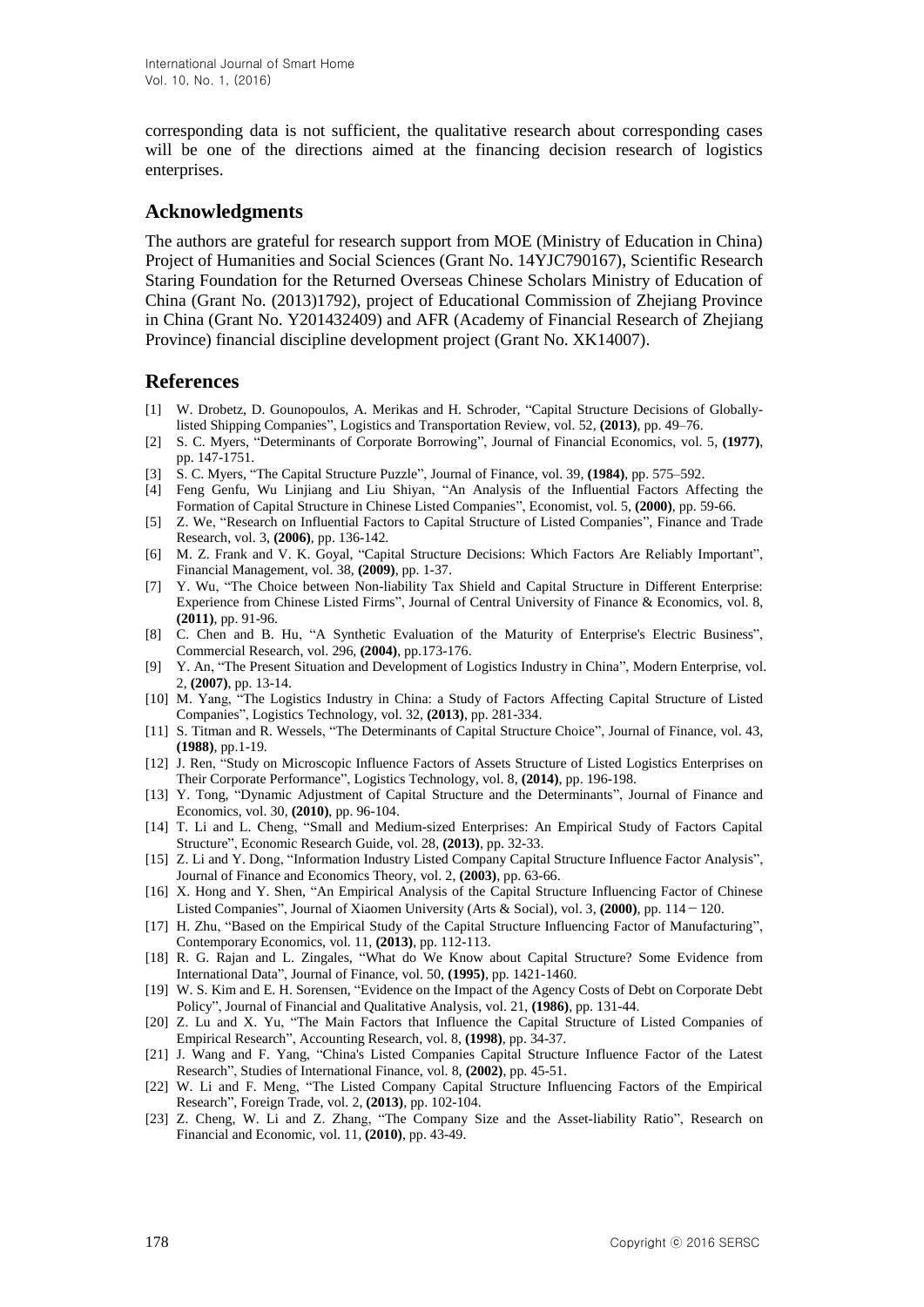- [24] Z. Xiao, "The Capital Structure Influence Factors and the Effect of the Two-way Dynamic Model", Accounting Research, vol. 2, **(2004)**, pp. 36-41.
- [25] S. Chaplinsky and G. Niehaus, "Do Inside Ownership and Leverage Share Common Determinants", Quarterly Journal of Business & Economics, vol. 32, **(1993)**, pp. 51-55.
- [26] Y. Lian and C. Chung, "The Dynamic Adjustment of Firms' Capital Structure in China", South China Journal of Economics, vol. 1, **(2007)**, pp. 23-38.